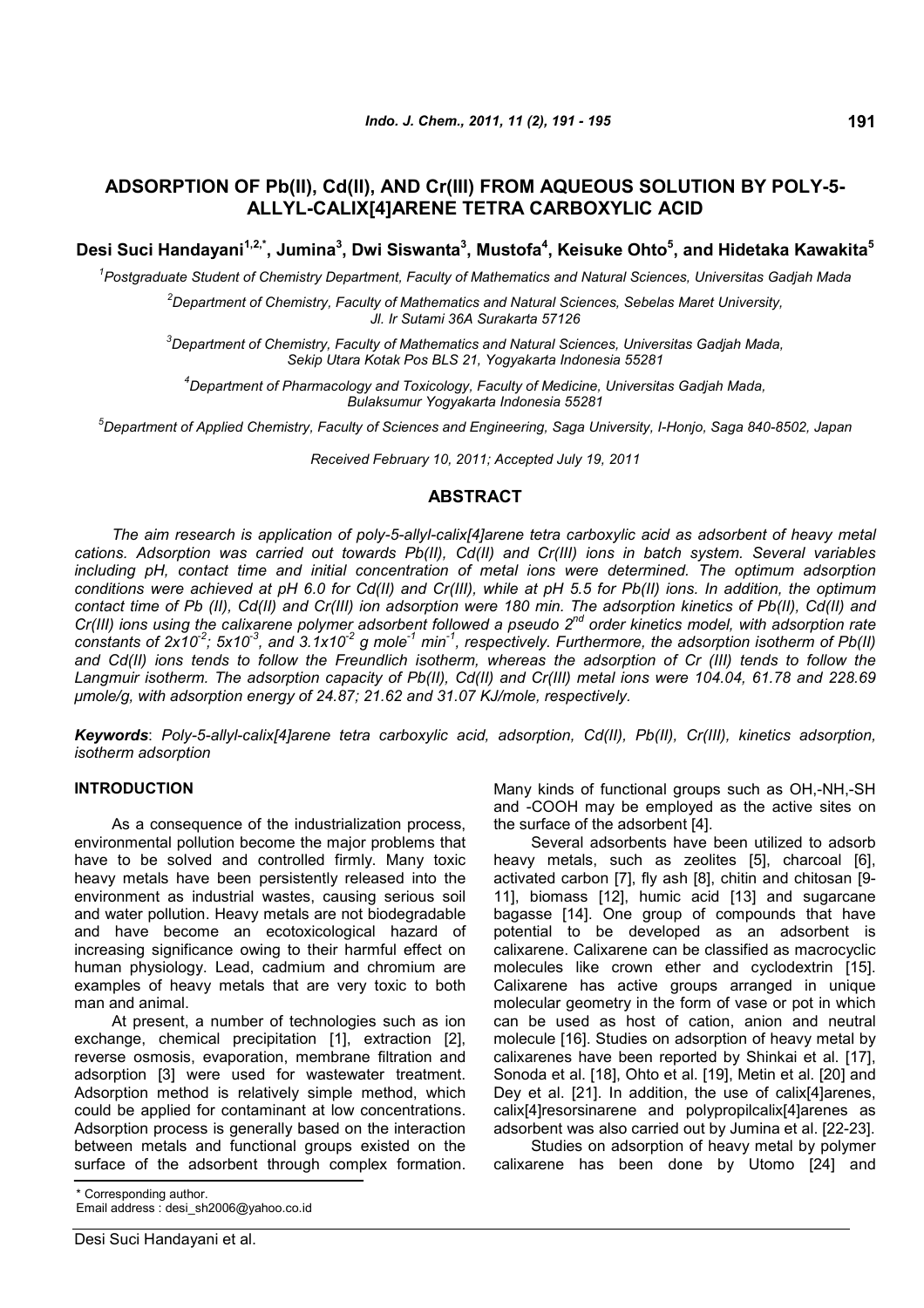Handayani [25] who performed the synthesis of poly-25 allyloxy-26,27,28-trihydroxycalix[4]-arenes and poly-5 allyl-25,26,27,28-tetrahidroxycalix[4]arene. Therefore, the purpose of this research is the use of other calix[4] arene polymer, i.e. poly-5-allyl-calix[4]arene tetra carboxylic acid as adsorbent for heavy metal ions.

## **EXPERIMENTAL SECTION**

## **Materials**

Metal solutions were prepared by diluting 1000 mg/L Pb, Cd and Cr standard solution in aqueous nitric acid to desired concentrations. The pH adjustment was carried out by adding slowly NaOH and/or  $HNO<sub>3</sub>$ solutions into the metal solutions followed by stirring until the desired pH was reached. All materials required were reagent grade from E Merck. Poly-5-allyl-calix[4]arene tetra carboxylic acid was synthesized according to Handayani et al. [26].

## **Instrumentation**

Atomic Absorption Spectrophotometer (AAS; AA-F-6650 Shimadzu) pH meter (Hanna) and adsorption stirrer (Intan Electroplating).

## **Procedure**

## *Effect of the pH of the metal ion solution*

The experiment was conducted by adding 0.008 g of poly-5-allyl-calix[4]arene tetra carboxylic acid into 10 mL of metal cation sample solution with the concentration of 10 mg/L. The adsorptions of Pb(II), Cd(II), and Cr(III) were carried out in pH 4.0; 4.5; 5.0; 5.5; 6.0 and 6.5. The mixture was then stirred at room temperature for 3 h. Then, the adsorbent was filtered out and dried in a desiccator. The adsorbed metal ion was determined based on the concentration of metal cation before and after the adsorption measured using AAS.

## *Adsorption kinetics*

The calixarene polymer (0.024 g) was added into 30 mL of metal cation sample solution with concentration of 10 mg/L for each. The adsorption kinetics was studied by conducting the adsorption experiments in various contact times, which were 5, 15, 45, 135 and 405 min. Concentration of metal ion before and after adsorption was then measured by AAS.

## *Adsorption isotherm*

The adsorption processes were performed by stirring 0.008 g of the calixarene polymer with 30 mL of metal cation sample solution having concentration of 2, 4, 8, 16 and 20 mg/L at room temperature and the optimum pH and contact time. Then, the adsorbed metal ion was measured based on concentration of metal cation before and after the adsorption using AAS.

## **RESULT AND DISCUSSION**

## **Effect of pH**

The pH of the solution is an important factor in determining the rate of surface reactions. The variation in adsorption capacity in this pH range is largely due to the influence of pH on the surface of poly-5-allylcalix[4]arene tetra carboxylic acid adsorbent. The effect of pH on the adsorption of metal ions on the adsorbent is presented in Fig. 1.

As shown on Fig. 1, the amount of Pb(II) adsorbed consistently increased by the increase of initial pH and reached the optimum value of 8.05  $\times$  10<sup>-3</sup> mmole  $g^{-1}$  at pH value of 5.5. Similarly, it was found that Cd(II) and Cr(III) reached optimum value at pH value of 6.0 with amount of Cd(II) and Cr(III) adsorbed  $37.59 \times 10^{-3}$  and  $135.67 \times 10^{-3}$  mmole g<sup>-1</sup>, respectively.

The hydroxy (-OH) groups on polycalix[4]arene was what causes the metal cation adsorption process is strongly influenced by pH. At low pH where the  $concentration of H<sup>+</sup> ions become so high that causes$ the hydroxy (-OH) group would bind protons  $(H<sup>+</sup>)$  then the poly-5-allyl-calix[4]arene tetra carboxylic acid were positively charged. The positive charge on the poly-5 allyl-calix[4]arene tetra carboxylic acid cause repelling or competition between H<sup>+</sup> with metal ions on cation exchange sites were positively charged, so that the adsorption becomes small.

Thus, it can be said that the adsorption of Pb(II), Cd(II) and Cr(III) by poly-5-allyl-calix[4]arene tetra carboxylic acid was influenced by the pH of the solution where it related to the existence of -OH groups as the active sites. Adsorption of metals will increase with increase in pH of the solution and in particular a higher pH has decreased due to the formation of metal hydroxide precipitate.

## **Effect of Contact Time**

Interaction time required to reach adsorption equilibrium can be used to determine the adsorption rate. The profile of contact time effect on adsorption of Pb(II), Cd(II) and Cr(III) by the calixarene polymer were shown in Fig. 2.

The optimum adsorption contact time for Pb(II), Cd(II) and Cr(III) ions ware 135 min with the amount of Pb(II), Cd(II) and Cr(III) adsorbed of 11.24 $\times$ 10<sup>-3</sup>, 62.29 $\times$ 10<sup>-3</sup> and 195.83 $\times$ 10<sup>-3</sup> mmole/g, respectively.

If the adsorption equilibrium has been reached, the addition of the interaction time did not increase the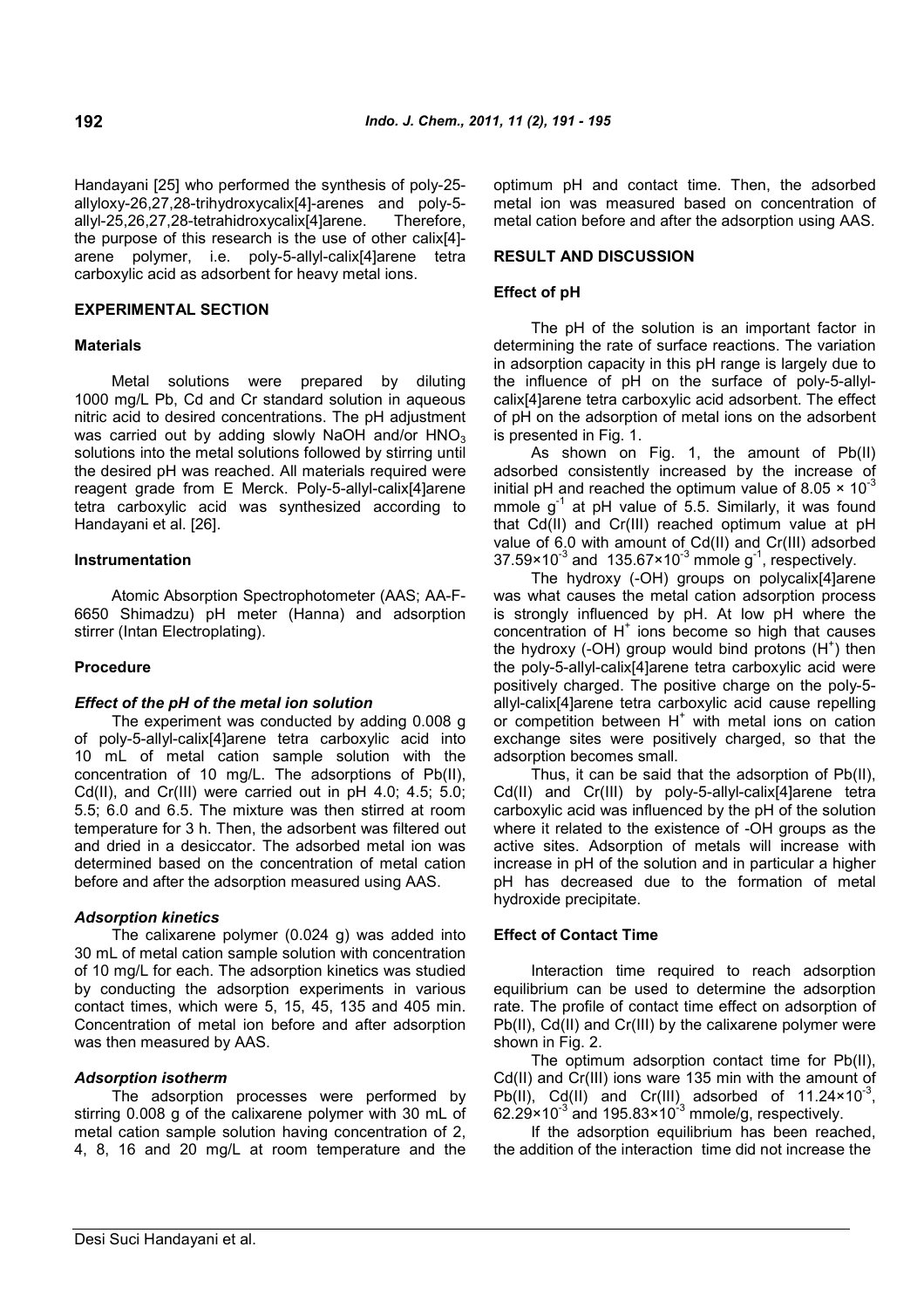200 .Cd )h 160 Metal adsorbed  $(x10<sup>3</sup>mmol/g)$ 120 80 40  $\Omega$  $\overline{4}$  $\mathbf{R}$  $\overline{\phantom{a}}$ 6 pH



**Fig 1.** Effect of pH on adsorption of Pb(II), Cd(II), and Cr (III) onto poly-5-allyl-calix[4]arene tetra carboxylic acid

**Fig 2.** Effect of contact time on adsorption of Pb(II), Cd(II) and Cr(III) onto poly-5-allyl-calix[4]arene tetra carboxylic acid

| Table 1. Kinetics parameters for Pb(II), Cd(II) and Cr(III) adsorptions |
|-------------------------------------------------------------------------|
|-------------------------------------------------------------------------|

| <b>TWO I</b> . INTO NO PUTATIONS TO T DITT, OUTH, and OITH, adopt phono |        |                                                                 |       |                                                                 |         |                                                                   |  |  |  |  |  |
|-------------------------------------------------------------------------|--------|-----------------------------------------------------------------|-------|-----------------------------------------------------------------|---------|-------------------------------------------------------------------|--|--|--|--|--|
| Kinetic Model                                                           | Pb(II) |                                                                 |       | Cd(II)                                                          | Cr(III) |                                                                   |  |  |  |  |  |
|                                                                         | $R^2$  |                                                                 | $R^2$ |                                                                 | $R^2$   |                                                                   |  |  |  |  |  |
| Orde 1 (Santosa-Muzakky)                                                | 0.745  | $3 \times 10^{-3}$                                              | 0.563 | 5,2 x $10^{-2}$                                                 | 0.778   | $6 \times 10^{-3}$                                                |  |  |  |  |  |
| $\frac{\ln(Co/Ca)}{Ca} = K_1 \frac{t}{Ca} + K$                          |        | $(min^{-1})$                                                    |       | $\text{(min}^{-1})$                                             |         | $(min^{-1})$                                                      |  |  |  |  |  |
|                                                                         |        |                                                                 |       |                                                                 |         |                                                                   |  |  |  |  |  |
| Pseudo Orde 1 (Lagergren)<br>$\ln(qe-qt) = \log qe - Kt$                | 0.952  | $4 \times 10^{-4}$<br>(g mole <sup>-1</sup> min <sup>-1</sup> ) | 0.863 | $6 \times 10^{-3}$<br>(g mole <sup>-1</sup> min <sup>-1</sup> ) | 0.976   | $7 \times 10^{-3}$<br>(g mole <sup>-1</sup> min <sup>-1</sup> )   |  |  |  |  |  |
| Pseudo Orde 2 (Ho)<br>$=\frac{1}{2Kqe^2}$<br>$q$ e<br>qt                | 0.988  | $5 \times 10^{-3}$<br>(g mole <sup>-1</sup> min <sup>-1</sup> ) | 0.983 | $2 \times 10^{-2}$<br>$(g \text{ mole}^{-1} \text{min}^{-1})$   | 0.989   | $3.1 \times 10^{-2}$<br>(g mole <sup>-1</sup> min <sup>-1</sup> ) |  |  |  |  |  |

amount of adsorbed metal. In general, the amount of metal cations adsorbed have a similar pattern in which the adsorption has increased along with the addition of contact time to the period where the addition was no longer the contact time increases the amount of adsorbate. At initial adsorption stage, the surface of the adsorbent was still empty, so the absorption of cations by the adsorbent was rapid. The absorption will take place slowly with the addition of the contact time. This shows that there has been saturation on the active sites of the adsorbent.

#### **Adsorption Kinetic**

The experimental data of contact time effect on the adsorptions of Pb(II), Cd(II) and Cr(III) were used for kinetic modeling. The model equations used for fitting the data were: 1<sup>st</sup> order (Santosa and Muzakky), pseudo 1<sup>st</sup> (Lagergren), pseudo 2<sup>nd</sup> order (Ho) equations.

The reaction rate can be determined by using the interaction time required to reach equilibrium adsorption. The results of kinetic calculations are presented in Table 1.

Table 1 showed that the kinetic model proposed by Ho gave a curve with a higher linearity than Santosa-Muzaky and Lagergren kinetic model for the adsorption of the three metal ions. Thus, it can be concluded that the adsorption of the three cations using poly-5-allylcalix[4]arene tetra carboxylic acid adsorbent followed pseudo second order. Furthermore, the adsorption rate constant can be obtained from the Ho equation as a slope, which were  $2 \times 10^{-2}$  mmole  $g^{-1}$  min<sup>-1</sup> for the adsorption of Pb(II);  $5 \times 10^{-3}$ mmole g<sup>-1</sup> min<sup>-1</sup> for Cd(II) and  $3.1 \times 10^{-2}$  g<sup>-1</sup> mmole min<sup>-1</sup> for Cr (III).

## **Adsorption isotherms**

Adsorption isotherm was determined from data obtained from the amount of adsorbed metal ions on the variation of initial concentration of metal ions (Fig. 3).

The used isotherm equations were displayed as follow. The parameters of isotherm of Langmuir and Freundlich were also presented in Table 2. Langmuir equation:

$$
\frac{1}{2} = (\frac{1}{2} \times m \times c_e) + (\frac{1}{2} \times m)
$$

Freundlich equation:

$$
\log qe = \log K_f + \frac{1}{n} \log Ce
$$

where

qe: concentration of adsorbate at equilibrium (mole/g),

Ce: concentration of adsorbate in the aqueous phase (mole/L),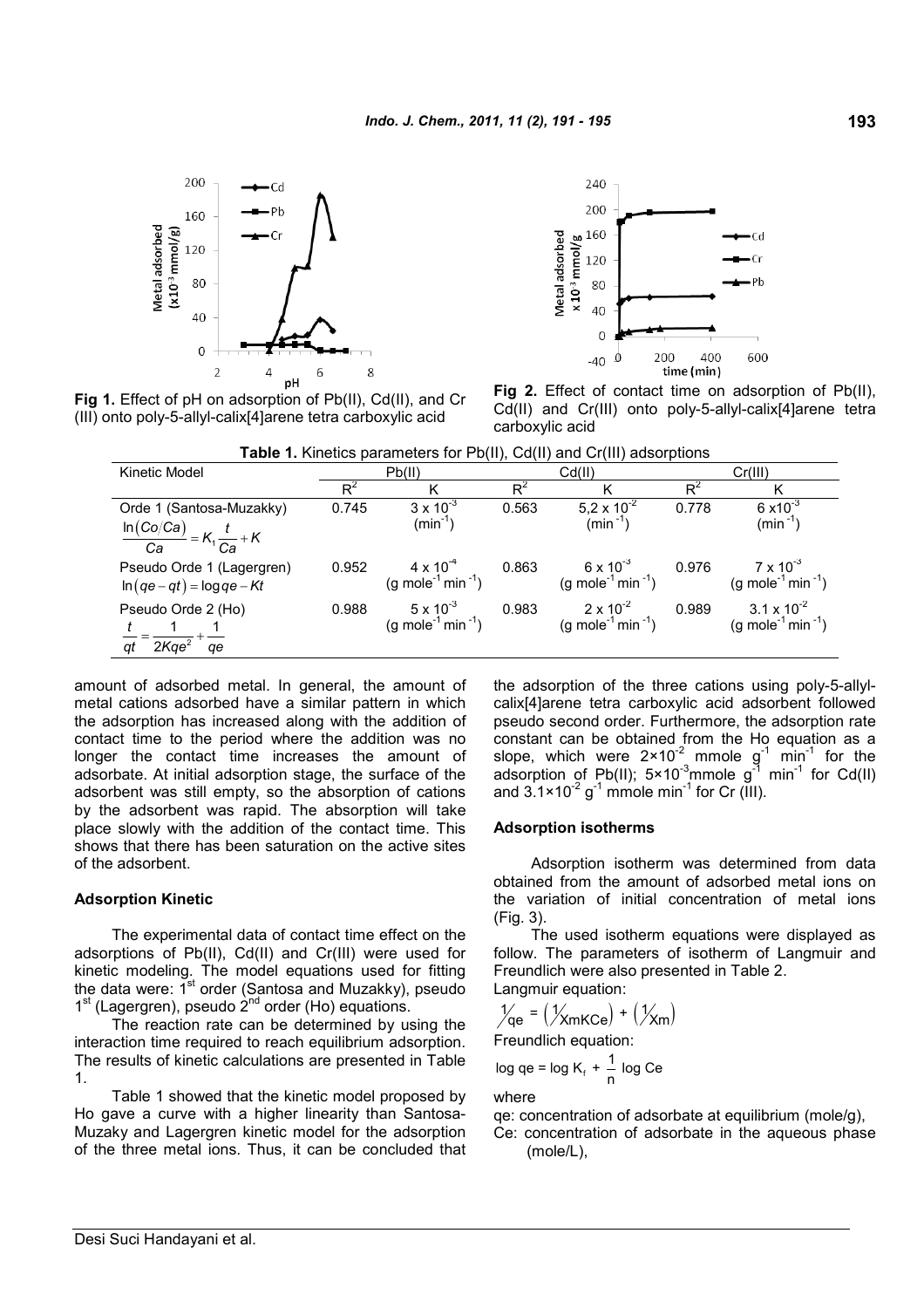| Metal   | Parameters of Adsorption |                 |           |            |       |                        |       |  |  |  |
|---------|--------------------------|-----------------|-----------|------------|-------|------------------------|-------|--|--|--|
|         |                          | Langmuir        |           | Freundlich |       |                        |       |  |  |  |
|         | Xm                       | $K \times 10^3$ | ΔG        | $R^2$      | n     | $K$ (mole/g)           | R     |  |  |  |
|         | (µmole/g)                | (L/mole)        | (KJ/mole) |            |       |                        |       |  |  |  |
| Pb(II)  | 104.04                   | 21.405          | 24.87     | 0.984      | 1.487 | $3.81 \times 10^{-2}$  | 0.998 |  |  |  |
| Cd(II)  | 61.78                    | 5.818           | 21.62     | 0.908      | 1.391 | $1.53 \times 10^{-1}$  | 0.995 |  |  |  |
| Cr(III) | 228.69                   | 257.223         | 31.07     | 0.968      | 22.73 | $9.441 \times 10^{-5}$ | 0.848 |  |  |  |

**Table 2.** Parameters of Langmuir and Freundlich isotherm



**Fig 3.** Effect of initial concentration of Pb(II), Cd(II) and Cr(III) by poly-5-allyl-calix[4]arene tetra caboxylate acid

Xm: maximum adsorption capacity (mole/g), K: equilibrium constant.

Adsorption of Pb(II) and Cd(II) followed the model of Freundlich adsorption isotherm. This means that the maximum adsorption occurred when all active sites are filled by the adsorbate to form multilayer. On the other hand, the pattern of Cr(III) adsorption tends to follow the Langmuir adsorption isotherm. This implied that the process of adsorption occurred in monolayer, with the assumption that the maximum adsorption occurred when all active sites were filled by the adsorbate and monolayer was formed.

Adsorption energy equation could be written as  $E_{ads}$  = -  $\Delta G^{\circ}$ . Value of  $\Delta G$  can be measured from the standard state, whereas for the equation of any other state Gibbs energy (ΔG) was:

 $\Delta G = \Delta G^{\circ} + RT \ln K$ 

where

R: the general gas constant (8.314 J K<sup>-1</sup> mole<sup>-1</sup>)

T: temperature (Kelvin)

K: adsorption equilibrium value.

According to Adamson [27], chemical adsorption energy threshold was 5 kcal mole<sup>1</sup> or 20 kJ mole<sup>1</sup>. Thus, the adsorption process of Pb(II), Cd(II) and Cr(III) ions onto the calixarene polymer can be classified as chemical adsorption.

Based on Table 2, the order of the maximum adsorption capacity for the metals was Cr(III)>Pb(II)>Cd(II). According to Hard Soft Acid Base (HSAB) theory of Pearson (1963), strong acids tend to interact with hard bases to form complexes, as well as soft acids with soft bases. Moreover, Cr(III) ions could be classified as strong acid, Pb(II) ion is a medium acid, whereas Cd(II) ion is a soft acid. As a consequence, poly-5-allyl-calix[4]arene tetra carboxylic acid which had the hard base active site of hydroxyl (-OH) group, would has stronger interaction with hard acids of Cr(III).

## **CONCLUSION**

The adsorption kinetics of Pb(II), Cd(II) and Cr(III) ions using poly-5-allyl-calix[4]arene tetra carboxylic acid adsorbent followed the pseudo second order kinetics models, with rate adsorption constants of  $2 \times 10^{-2}$ ;  $5 \times 10^{-3}$ , and  $3.1 \times 10^{-2}$ g mole $^{-1}$  min $^{-1}$ , respectively. The adsorption isotherm of Pb(II) and Cd(II) ions tends to follow Freundlich isotherm, whereas that of Cr(III) tends to follow the Langmuir isotherm. In addition, the adsorption capacity of Pb(II), Cd(II) and Cr(III) ions were 104.04, 61.78 and 228.69 μmole/g, with adsorption energy of 24.87; 21.62 and 31.07 KJ/mole, respectively.

## **ACKNOWLEDGEMENT**

The financial support from the Directorate General of Higher Education a Doctoral Dissertation Research Grant (2010), and from the Indonesian Ministry for Research and Technology (2007-2008) are greatly appreciated.

## **REFERENCES**

- 1. Sivaiah, M.V., Venkatesan, K.A., Sasidhar, P., Krishna, R.M., and Murthy, G.S., 2004, *J. Nucl. Radiochem. Sci*, 5, 1, 7–10.
- 2. Ludwig, R., and Gaulizt, R., 1994, *Calixarene Type Extractants for Metal Ion with Improved Porpeties.*
- 3. Goswani, S., and Ghosh, U.C., 2005, *Water SA*, 31, 597–602.
- 4. Stum, W., and J.J. Morgan, 1981, *Aquatic Chemi*stry, John Willey & Sons, Inc., New York.
- 5. Barros, M.A.S.D., Zola, A.S., Arroyo, P.A., Sousa-Agular, E.F., and Tavares, C.R.G., 2003, *Braz. J. Chem. Eng*., 20, 4.